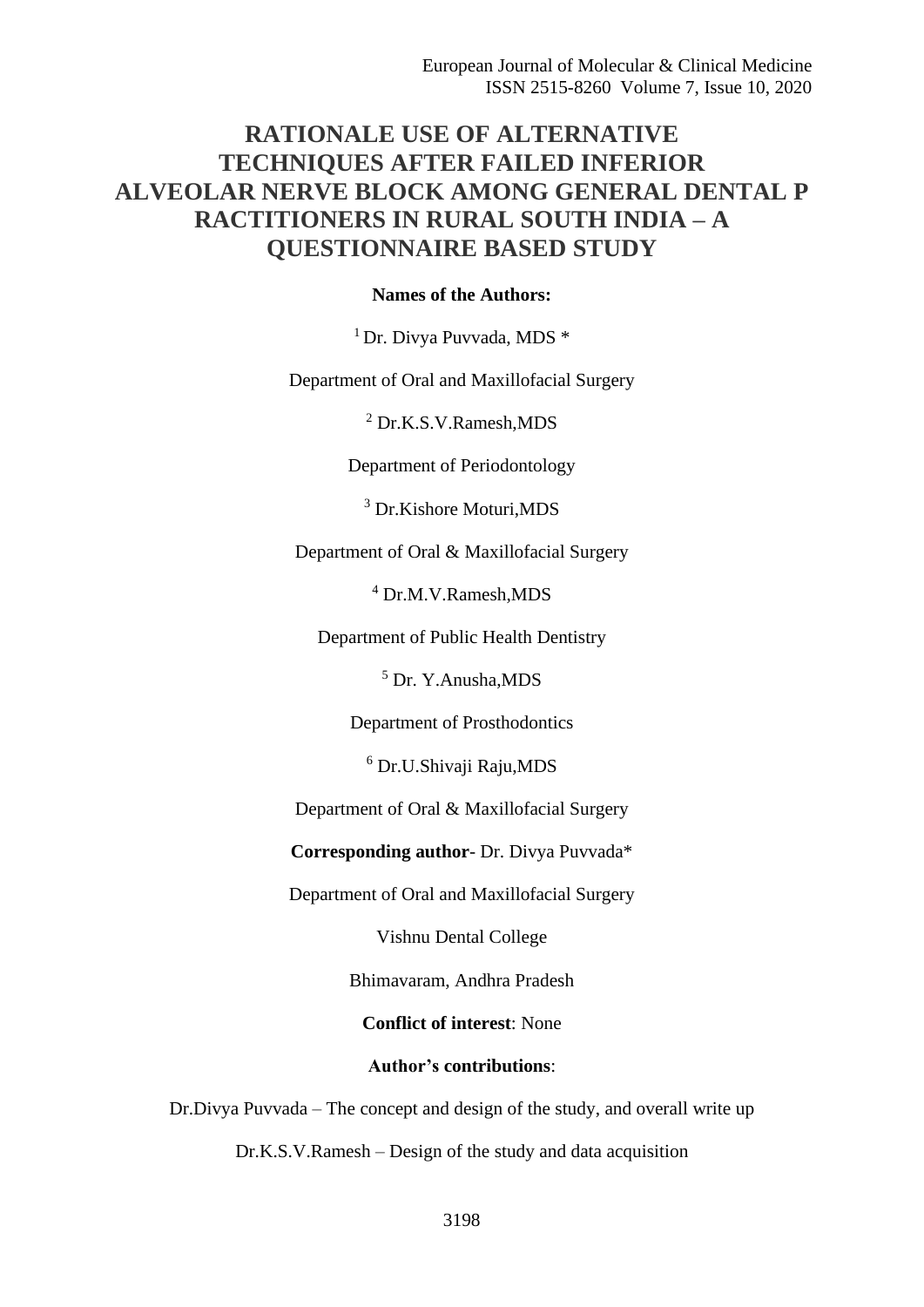Dr.Kishore Moturi – Interpretation of results and write up Dr. M.V.Ramesh – statistical analysis and tabulation of data Dr. Y.Anusha – Data acquisition and write up of discussion Dr.U.Shivaji Raju – Design of the study and overall write up

## *Abstract:*

*Background: A* "*successful oral nerve block" is the key for a painless dental practice. The present study is aimed to report the use of alternatives after a failed block and explore the limitations for their use in their routine dental practice, despite the training received during the undergraduate period.* 

*Methods: A tailor made structured questionnaire was designed and its validity determined using principal component analysis and internal consistency was reviewed with a Cronbach*'*s Alpha value of 0.7. Data obtained was subjected to statistical analysis.*

*Results: Out of 600, 444 (74%) responses considered. 56.8% of the practitioners reported a failure of block during the first attempt necessitating the use alternatives. Administration of second block at the same regionby 64.7% practitioners and Gow-Gates (2.3%), Vazirani Akinosi (4.9%) are reported. A significant correlation (p=0.03) was found with respect to the experience of the practitioner and use of mandibular Anaesthesia techniques.*

*Conclusion: Unlike an institutional based practice, the Mandibular nerve blocks are rarely used, despite their higher demonstrated success rates.It should be a continuous process of learning to self assess their techniques and implement evidence-based practices into their routine dental practice for the benefit of the patient.*

*Key words:Inferior alveolar nerve block; Gow Gates and Vazirani-Akinosi Mandibular nerve block techniques.*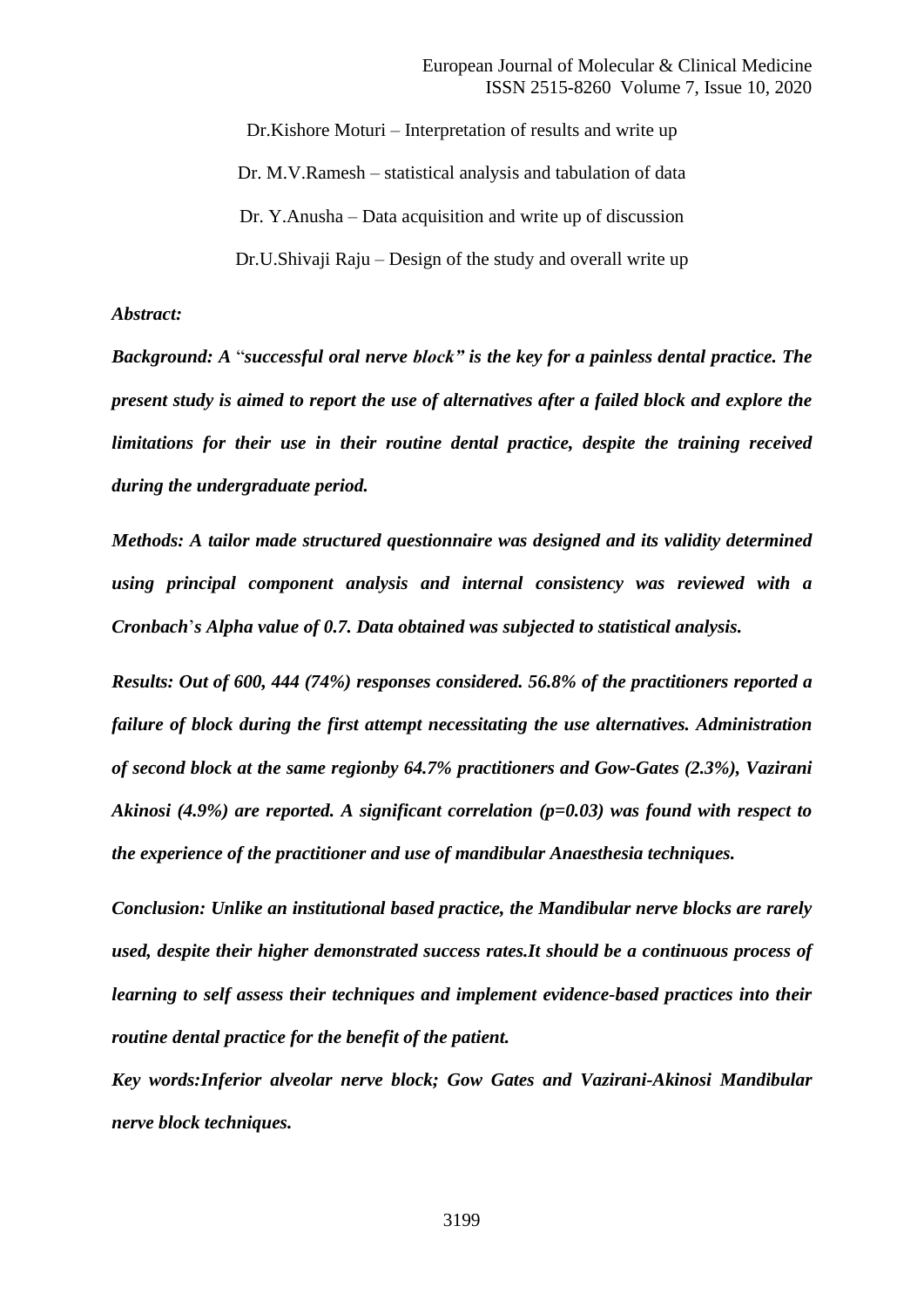# **Introduction**:

A Dental practitioner's ability to inject painlessly and deliver painless treatment is considered a success by the patient. Pain from the orofacial structures is annoying and poses an unpleasant feeling. Among these, dental pain is excruciating and psychologically disturbing to the patients, leaving a significant impact on their daily activities. Management of these painful conditions requires the treatment of the involved teeth, wherein it requires the administration of local anestheticsto alleviate intraoperative pain during treatment.<sup>[1]</sup>

One of the simple and effective ways to manage intraoperative pain is through administration of an oral nerve block. Halsted technique, also called the conventional inferior alveolar nerve block (IANB) technique, is the most widely used to achieve anaesthesia in one half of the mandible by dental practitioners worldwide. However, due to varying reasons, this nerve block, even when executed by experienced clinicians, is reported to have a failure rate of 15- 20%. [2]The most annoying aspect for any patient will be to bear the pain throughout the procedure because of a failed nerve block, which will be distressing to both the patient and the operator.

A nerve block is considered "failed", if the patient continues to complain pain or presence of unpleasant sensation even after administration of Local anesthetic.<sup>[3]</sup>The present study is aimed at assessing the incidence of failure, use of various alternatives and their application in routine dental practice after a failed conventional IANB among General Dental Practitioners.

### **Methodology:**

A tailor-made structured questionnaire was designed and distributed through Google forms to 600 general dental practitioners. The questionnaire was non-anonymous and treated as per the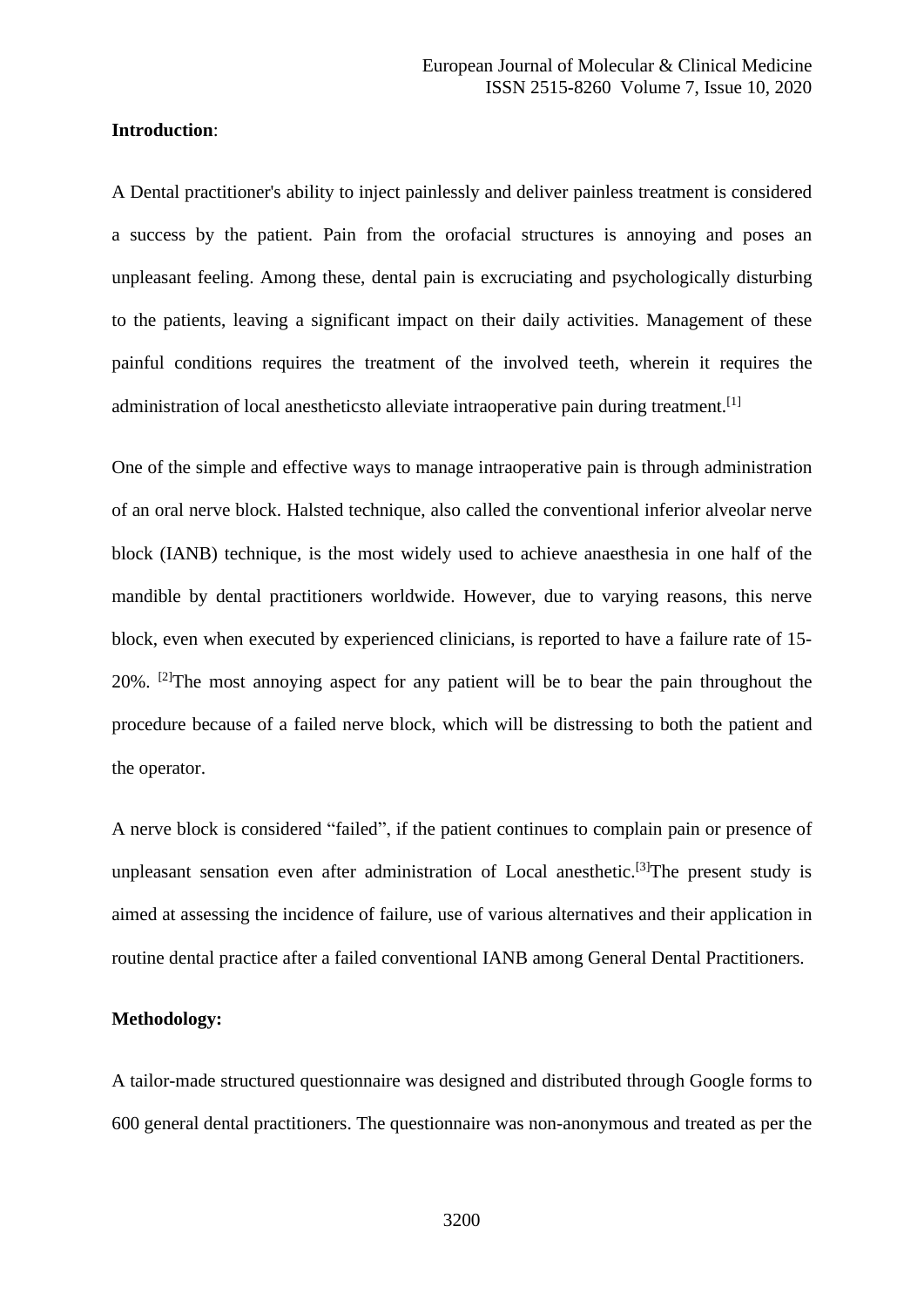principles of Helsinki Declaration. It's validity was determined using principal component analysis and internal consistency was reviewed with Cronbach's Alpha value of 0.7.

The questionnaire was mailed, with appropriate instructions about each section in the form before starting the survey. The study period was between October 2019 to January 2020. In the present study, the Halstead technique was considered to be the conventional technique to administer IANB.

Structure of the questionnaire:

The questionnaire consisted of three sections, with a total of 17 questions.

The first section included demographic data, academic qualification, years of experience in dentistry, and the most common procedures for which IANB is administered in their routine dental practice and the encountered failure rate during the first attempt, every time on a patient.

The second section included questions to assess their knowledge about conventional IANB and other alternative techniques like Gow - Gates, and Vazirani-Akinosi.

The third section is regarding the common alternatives used after a failed conventional IANB, and their incidence of application in the routine dental practice and finally regarding the implementation of any measures to update their knowledge and recent trends.

All the obtained data were subjected to descriptive analysis using SPSS software and chisquare tests with a significant criterion of  $p= 0.05$ .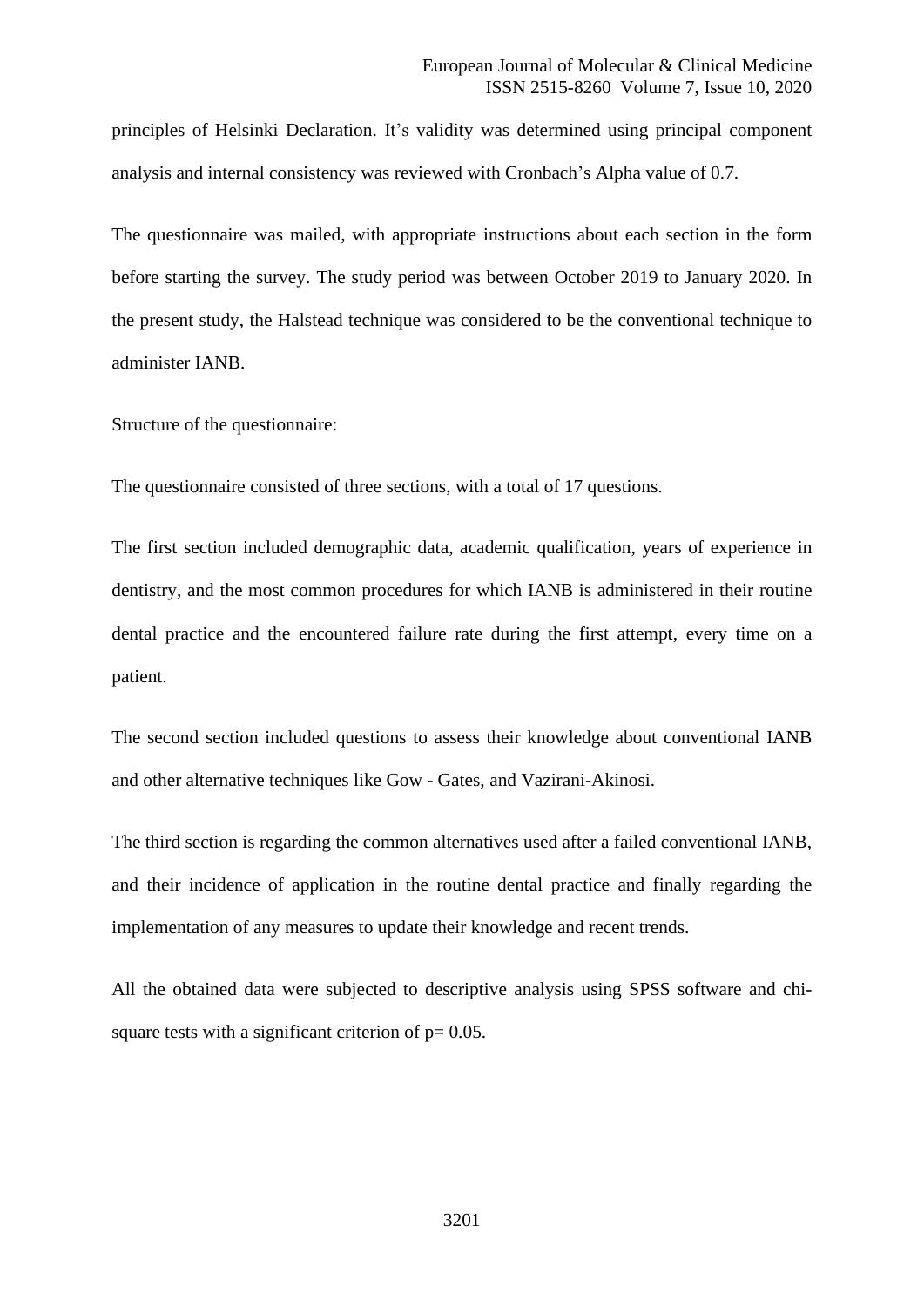#### **RESULTS:**

Out of 600, 496 (82.6%) responded. After excluding the incomplete forms (52), 444 (74%) responses were considered for assessment. Among the total practitioners responded, 312 (70.3%) were General Dental practitioners holding a Bachelor's Dental (BDS) degree, and 132 (29.7%) were holding Masters Dental (MDS) degree as shown in Figure 1(a) and 281 (63.4%) were males, and 163 (36.6%) were female practitioners. Experience of the general dental practitioners ranged from more than 10 years for 109 (24.5%), 5 to 10 years for 130 (29.2%), and less than five years for 205 (46.3%) after their graduation.

The procedures for which practitioners administer IANB in their routine dental practice is depicted in Figure 1(b). All the practitioners were aware of the conventional IANB technique, and it is being used routinely in their general Dental Practice. 94.7% of the practitioners were aware of alternative techniques to administer IANB (Gow-Gates and Vazirani-Akinosi techniques). However, only 4.3% were using them in their routine dental practice as an alternative to achieve anaesthesia in the mandible after the failure of the conventional technique

There was no significant difference  $(p=0.12)$  noticed regarding the knowledge about the various Mandibular nerve block techniques among the practitioners. Percentage variations in the knowledge of the practitioners towards conventional IANB, Gow -Gates and Vazirani-Akinosi are shown in the Figure 2(a).

On the other hand, only 36% of the practitioners always palpated for the anatomic landmarks before administering the block; 50% palpated occasionally, and 14% never palpated the landmarks before administering the conventional IANB.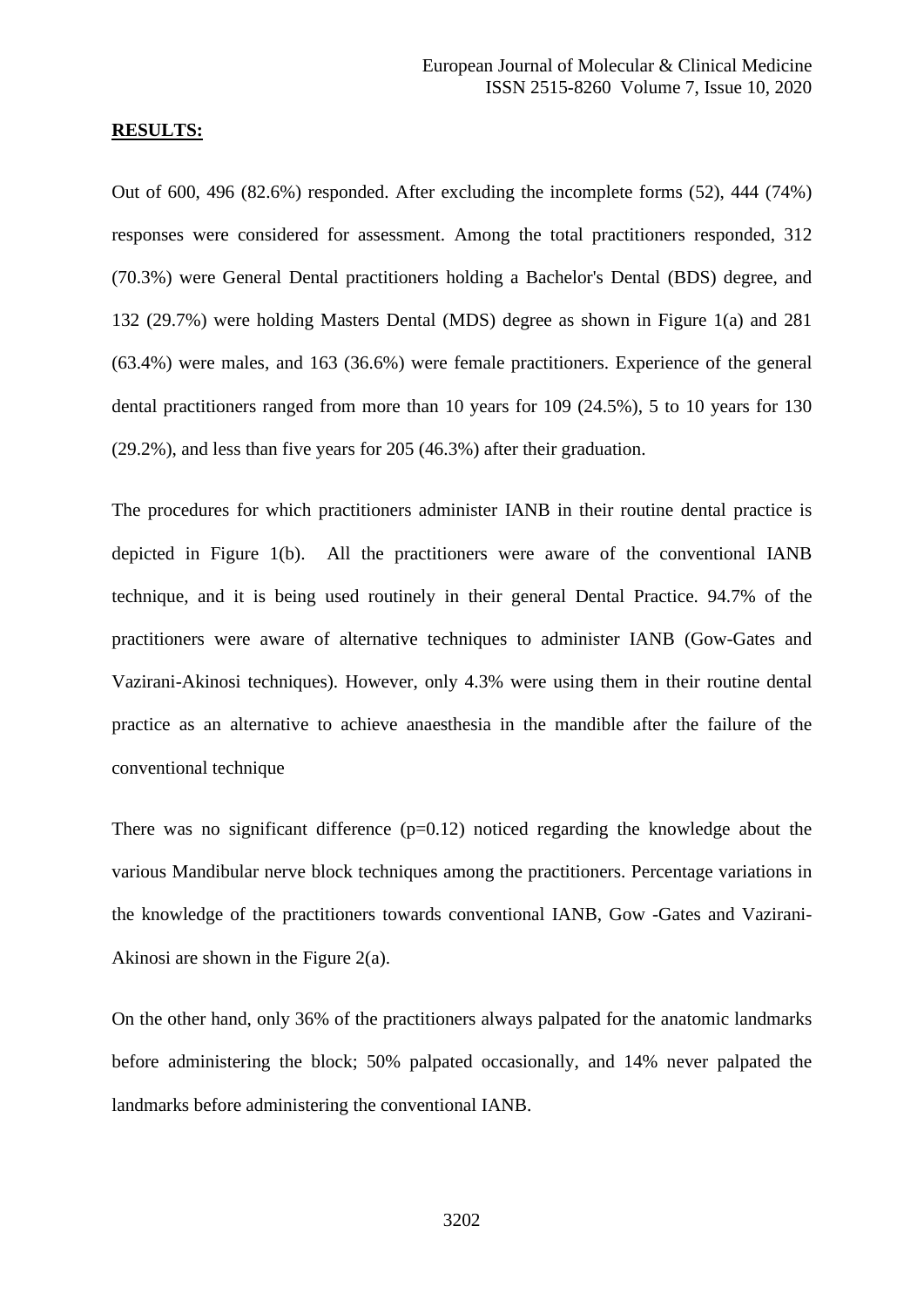On assessing their Knowledge, To the question on the Amount of anesthetic solution to be deposited for a conventional IANB, practitioners responded as 2 ml (58.8%), 2.5 ml (28.4%), 3 ml (11.5%) and 4ml (1.3%) irrespective of the clinical procedure planned.

In the present study, 56.8% of the practitioners have reported a failure of the block during the first attempt necessitating the use of second block or alternative techniques. 34.9% of the practitioners have occasionally faced failure, and 8.3% of them have never reported a failure. A nerve block is considered failed when the patient experiences pain, which may be either subjective or objective in origin during the treatment.

Regarding the onset of subjective symptoms after a conventional IANB, 40.5% of dentists have strongly agreed that achieving subjective symptoms is the key indicator, whereas 56.8% have just agreed, and 2.7% have disagreed. However, even after achieving subjective symptoms, 9% of the dentists always required a second block to achieve pulpal anesthesia, 87% occasionally, and 4% of them never required a second administration.

The use of various alternative techniques in the routine dental practice as reported by the practitioners is depicted in the Figure 2(b).

Only 2.3% of the practitioners have used Gow-Gates, and 4.9% Vazirani Akinosi in their practice whenever required as alternative techniques. This use is more reported by the practitioners with an experience of less than 5 years rather than more experienced practitioners with a statistically significant value of p=0.03.

The reason for not using the other mandibular nerve block techniques, other than conventional, was due to lack of expertise as responded by 78.6% of the practitioners, followed by a lack of knowledge and a lack of confidence, 19%, and 2.4%, respectively as shown in Figure 3(a).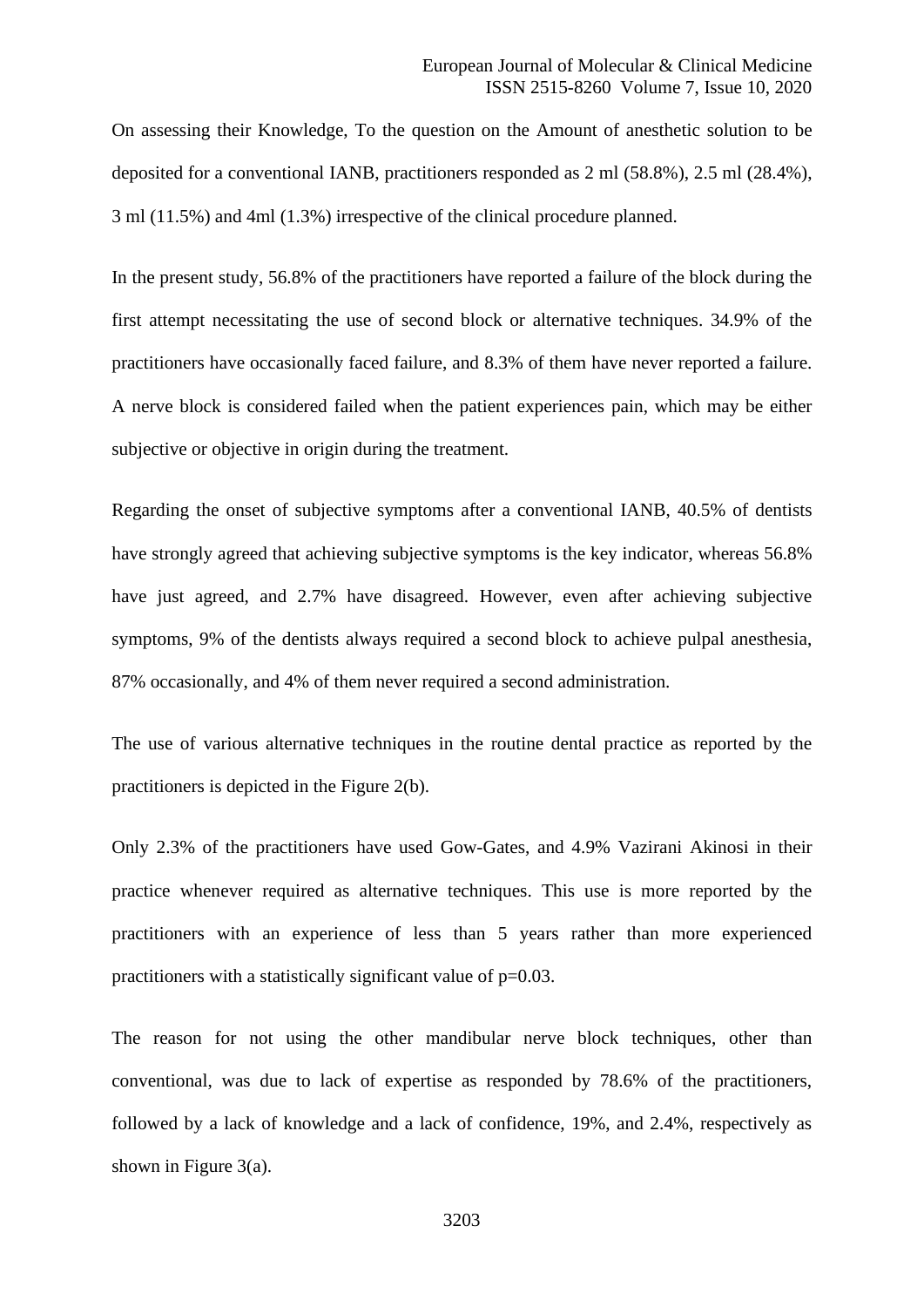None of the practitioners have used intraosseous technique. Interestingly, 6.3% of the practitioners have reported using a different anesthetic agent while administering alternative techniques, while 93.7% have used the same solution

The final question aimed to assess the attitude of the Practitioners towards measures taken to ameliorate their knowledge on alternatives, 69.2% have stated "No", and 30.8% have said "Yes" as in Figure 3(b). The distribution of replies is shown in the Table I.

# **Discussion:**

The conventional IANB technique proposed by W.S.Halsted in 1884, is the most widely administered nerve block method in the clinical dental practice globally to anesthetize a wide anatomic area of the mandible. Despite its advantages, it is technique sensitive with a failure rate of 15-20%, even when performed by an experienced dental surgeon.<sup>[4]</sup>

Various operator, patient and anatomical factors have been attributed for this failure in the literature. The most common Patient factors, given due consideration are the psychological factors,<sup>[5]</sup> and infection or inflammation at the local area.<sup>[6,7]</sup>

The anatomic factors being, altered location of mandibular foramen, like in retrognathic  $(14.5\%)$  and prognathic mandibles  $(9.5\%)$ , <sup>[8]</sup> presence of accessory nerve supply from the auriculotemporal, mylohyoid, cervical cutaneous nerve C1, C2,  $[9,10]$ , innervation of long buccal and great auricular nerve through the retromolar foramen, contralateral innervation of the anterior teeth and the existence of a bifid mandibular nerve in 0.35–1% of patients.[11,12]They are difficult to overcome because of unpredictability.

The operator factors that influence the failure rate are improper or poor technique, inadvertent intravascular injection, and inadequate anesthetic solution.<sup>[13]</sup> These can be overcome with knowledge and practice unlike other factors. However, the conventional IANB technique's,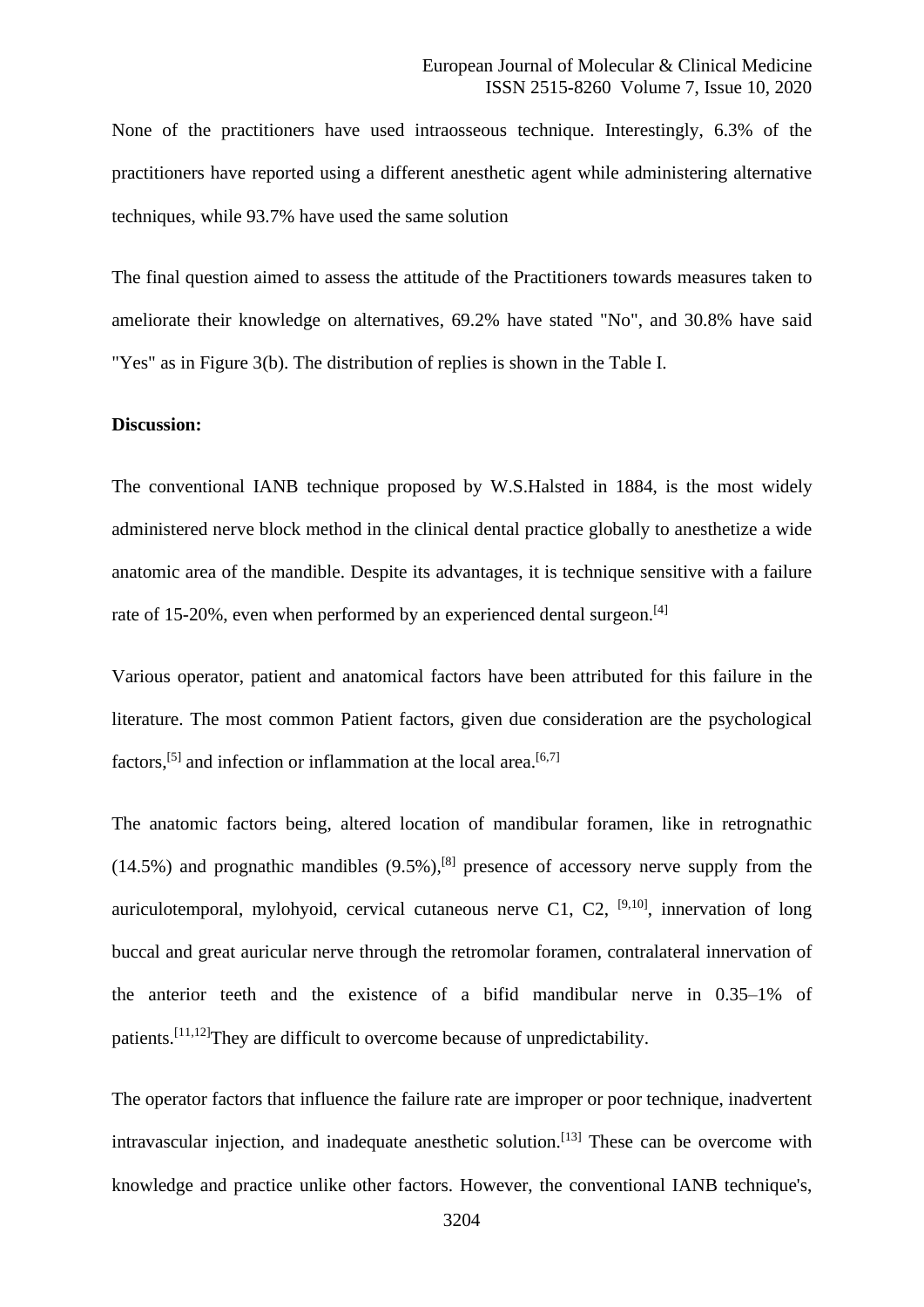sensitivity lies in determining the three standard parameters based on specific anatomic landmarks in the mandible, the height of injection, anteroposterior plane of injection, and the depth of penetration as described by Malamed. An appropriate technique for the conventional IANB involves determining the height of injection by establishing an imaginary horizontal line along with the coronoid notch, the anteroposterior plane of injection, i.e., the presence of mandibular foramen at a three-fourths distance from the anterior border of the ramus of the mandible, approximately located 2.75mm posterior to the vertical midline of the ramus of the mandible and penetrating the needle to a depth of  $20-25$ mm.<sup>[14]</sup> This technique necessitates considering the anatomic landmarks before depositing the solution in the vicinity of the nerve, just before it enters into the mandibular foramen on the medial aspect of the ramus of the mandible, failing which predisposes an unwarranted failure.

In a study conducted by Kriangcherdsak et al., reported an increase in failure rate by 33.3% among 106 dental practitioners who administered the conventional IANB block for the first time, without localization of anatomic landmarks when compared to the practitioners localizing them.  $[15]$ In the present study, 14% of the practitioners stated that they never palpated the anatomical landmarks before administering IANB, which should be of serious concern, also a factor contributing to the failure of the nerve block.

In the present study, 56.8% of the practitioners reported a failure of the anaesthesia, during their first attempt on a patient necessitating the use of second block or other alternative techniques. This can be attributed to the fact that the most common procedure to administer IANB in the General Dental Practice is an endodontic procedure carried out in irreversible pulpitis cases. A systematic review conducted by Meric et al. referred to a failure rate of a single injection of local anesthetic for IANB in patients with irreversible pulpitis ranging between 30 and 90 percent.<sup>[16]</sup>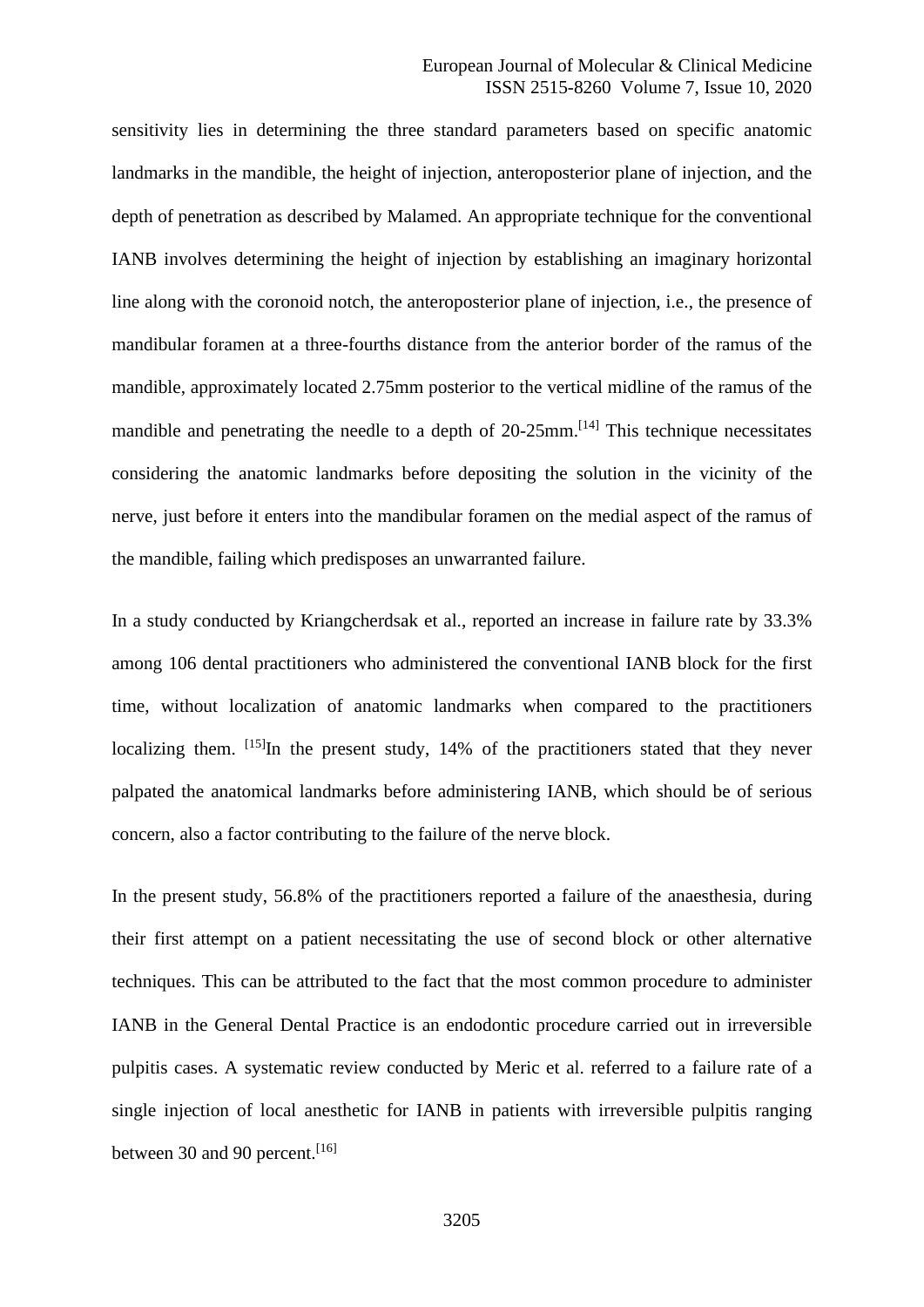From the observations made in the present study, practitioners, to overcome this failure, have administered higher amounts of the local anesthetic solution during the first injection ranging from 2.5 ml to 4 ml. The use of an initial bolus of the solution has demonstrated to have the potency to spread around the nerve effectively, covering the maximum length of the nerve.<sup>[17]</sup> Despite this advantage, one should keep in mind not to breach the maximum recommended dosage levels of local anesthetic with adrenaline solution in a cardiovascular compromised patient, which is limited to 0.04 mg per day. The unexpected high serum concentration of this solution may cause acute cardiac and neurotoxicity, leading to a series of events categorized under local anesthetic systemic toxicity (LAST).<sup>[18]</sup>

Pertaining to the use of alternative techniques after failure, 64.7% of the practitioners repeated the conventional IANB block at the same level, while 23.6% practitioners, at a slightly higher level. Kanaa and others have reported only a 32% success rate with the conventional IANB repeated at the same level, and with the same solution, while only 23.6% success rate when deposited at a slightly higher level.<sup>[19]</sup>Although this is effective in a few cases, repeated needle pricks in the same region may lead to trismus and severe inconvenience to the patients.[20]

However, practitioners also reported the use of other alternative injection techniques like buccal/lingual infiltrations (47%), intrapulpal (48.1%), or periodontal (5.4%) injections in the present study.

Use of Buccal infiltration, as an alternative in the mandible after a failed IANB is gaining popularity especially with the advent of 4% Articaine, due to its rapid diffusion through the soft and hard tissues. Haase et al. reported that, 4% articaine was more effective than 2% Lignocaine, as buccal infiltration for endodontic procedures on symptomatic mandibular first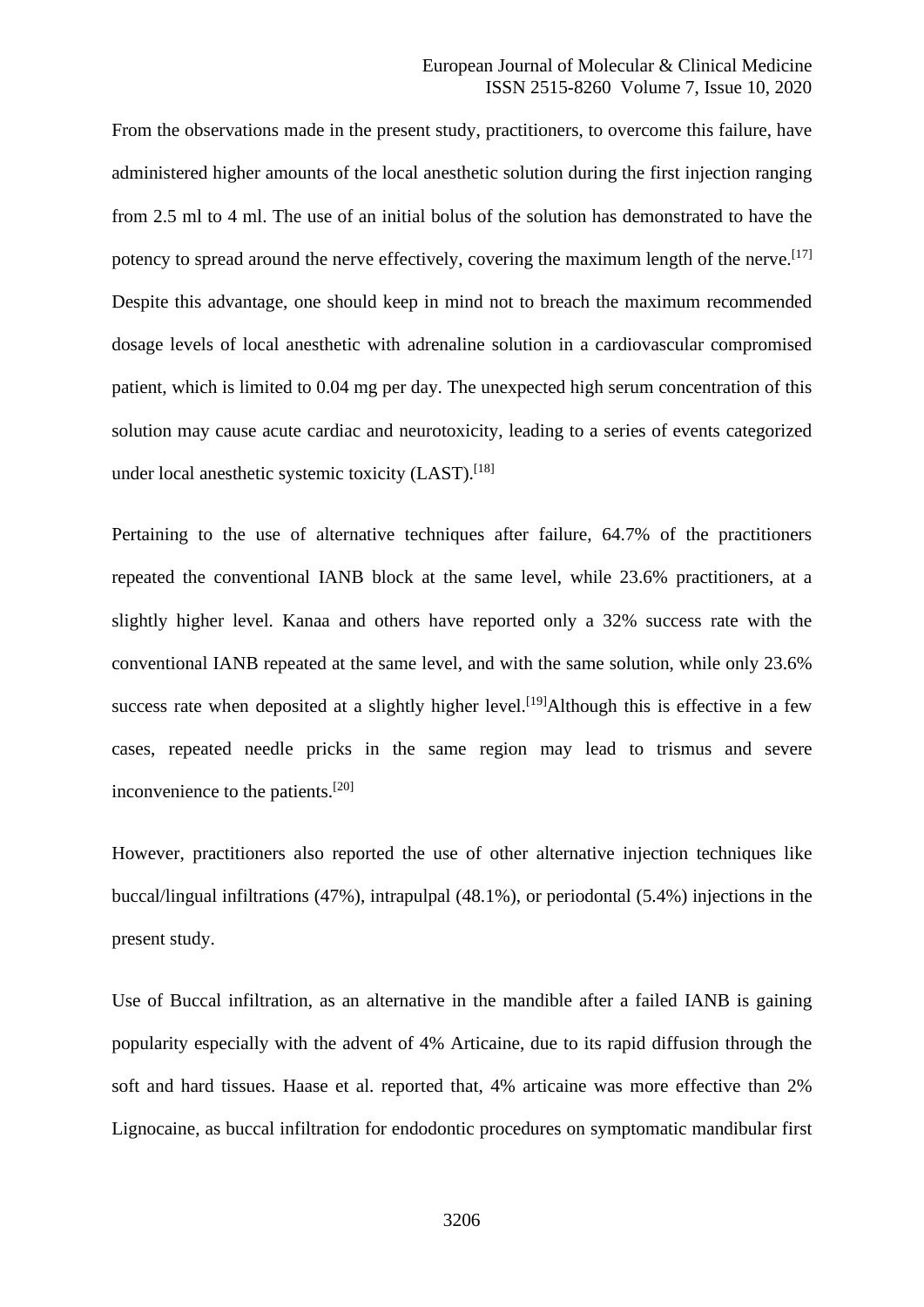molars after a failed IANB. Buccal infiltration techniques in the mandible have been reported to have success rates ranging from 24 to  $84\%$ . [21,22]

Interestingly, in the present study, 6.3% of the practitioners have reported the use of different anesthetic agent while administering alternative techniques, assuming that the most commonly used local anesthetic being lidocaine. A systematic review conducted by Seema et al. suggested articaine as an alternative to lidocaine due to its various benefits.[21]

Unlike other alternatives, the use of intrapulpal injection is only limited to endodontic procedures or open extractions where the pulp is directly encountered. The analgesia attainedis attributed to the pressure that develops within the pulp chamber irrespective of the solution used.<sup>[7]</sup>

Other less commonly used alternatives include intraligamentary and intraosseous techniques. Intraligamentary technique involves an impulsive injection of 0.2 ml local anesthetic using a computer-controlled device or equally effective 27 gauze needle into the periodontal ligament space through the crestal bone.<sup>[21]</sup>Shabazfar et al., in a meta analysis concluded that intraligamentary injection could be a successful alternative to failed IANB, with minimal systemic toxicity and being least painful on injection.<sup>[23]</sup>

In contrast, the intraosseous technique requires special equipment or drilling into the cortical bone to gain access into the intramedullary space to achieve anesthesia posing difficulties in the regular dental practice.This technique is avoided in severe periodontal disease, due to the fear of fenestrations and secondary infections.[24]

Gow- Gates (2.3%) and Vazirani Akinosi (4.9%), also called Mandibular nerve block techniques, are reported to be used very less often in the routine dental practice.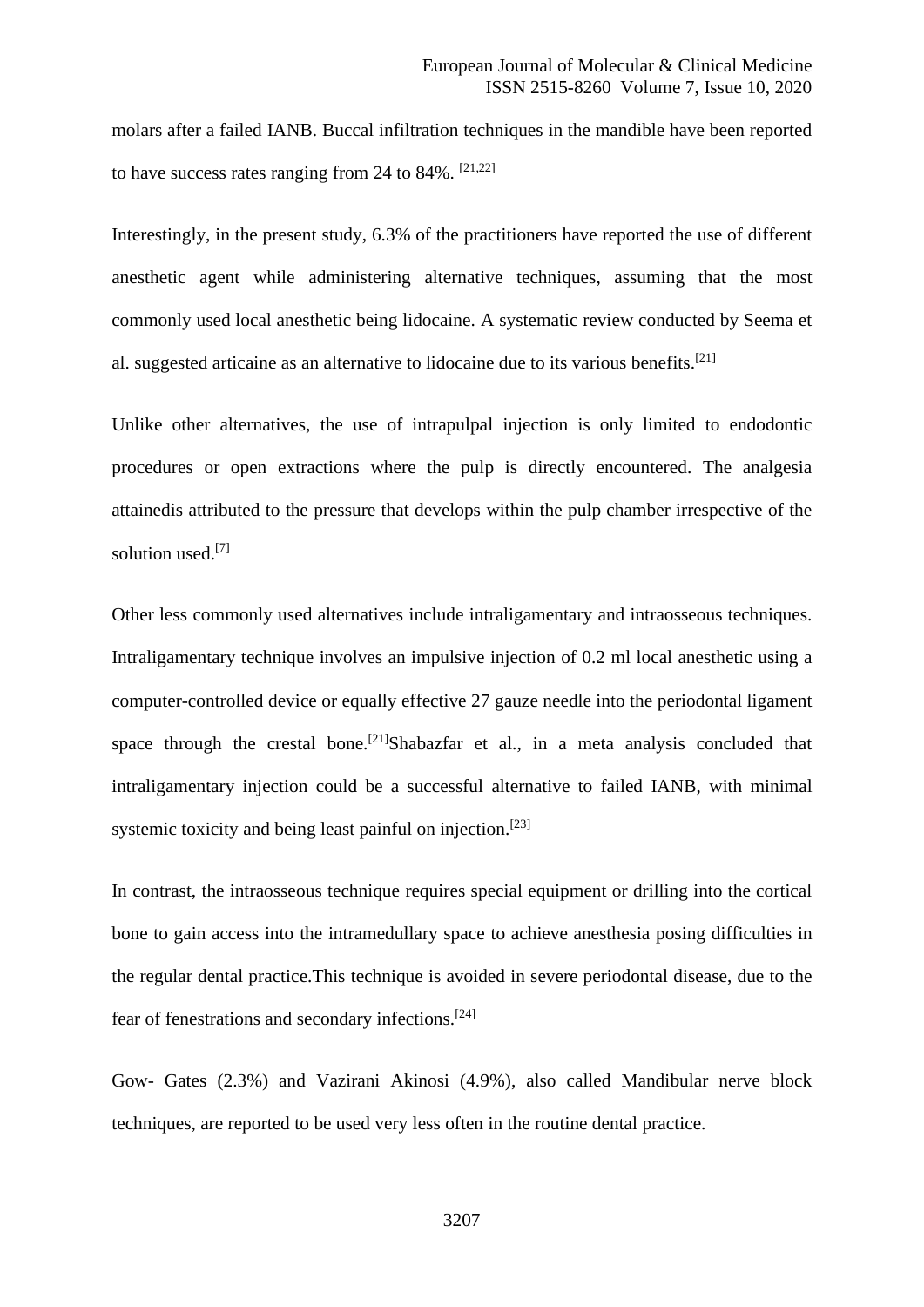The Gow-Gates technique, introduced in 1973, is considered the choice of mandibular nerve block in cases where accessory innervation could be the reason for failure. A single injection of 1.8ml of anesthetic solution, deposited on the lateral aspect of the condylar neck of the mandible, considering both extra oral and intraoral landmarks, can block the entire course of the Mandibular nerve.[25]

The Vazirani - Akinosi technique, also called a closed-mouth mandibular nerve block, was introduced in 1960. It is a preferred technique in patients with limited mouth opening to anesthetize the entire Mandibular nerve on ipsilateral side. It is a simple technique compared to the Gow-Gates and depends on a single anatomic landmark with no bony contact.

Both techniques involve depositing the anesthetic solution at a higher level compared to the conventional IANB. This drives the gravitational flow of the solution along the nerve, bathing it for a longer length. Hence, they can be used successfully in cases of inflammation or infections involving the local area.

Studies conducted by Rini et al and Saatchi et al, concluded that Gow - Gates when used alone or in combination with conventional IANB had higher success rates (66.7%) when compared to Vazirani - Akinosi (60%) and conventional techniques (44%) administered individually.[26,27]

Even though the success with the Mandibular nerve blocks techniques is reported to be high, they are very rarely used in the General Dental Practice. Their practice is more successfully reported by the speciality practitioners. The obtained results in the present study have shown that although there are no significant differences in the knowledge related to various alternative Mandibular nerve block techniques, It is the lack of expertise and inhibitions to adopt "technique sensitive" methods by the practitioners that makes them "less often used".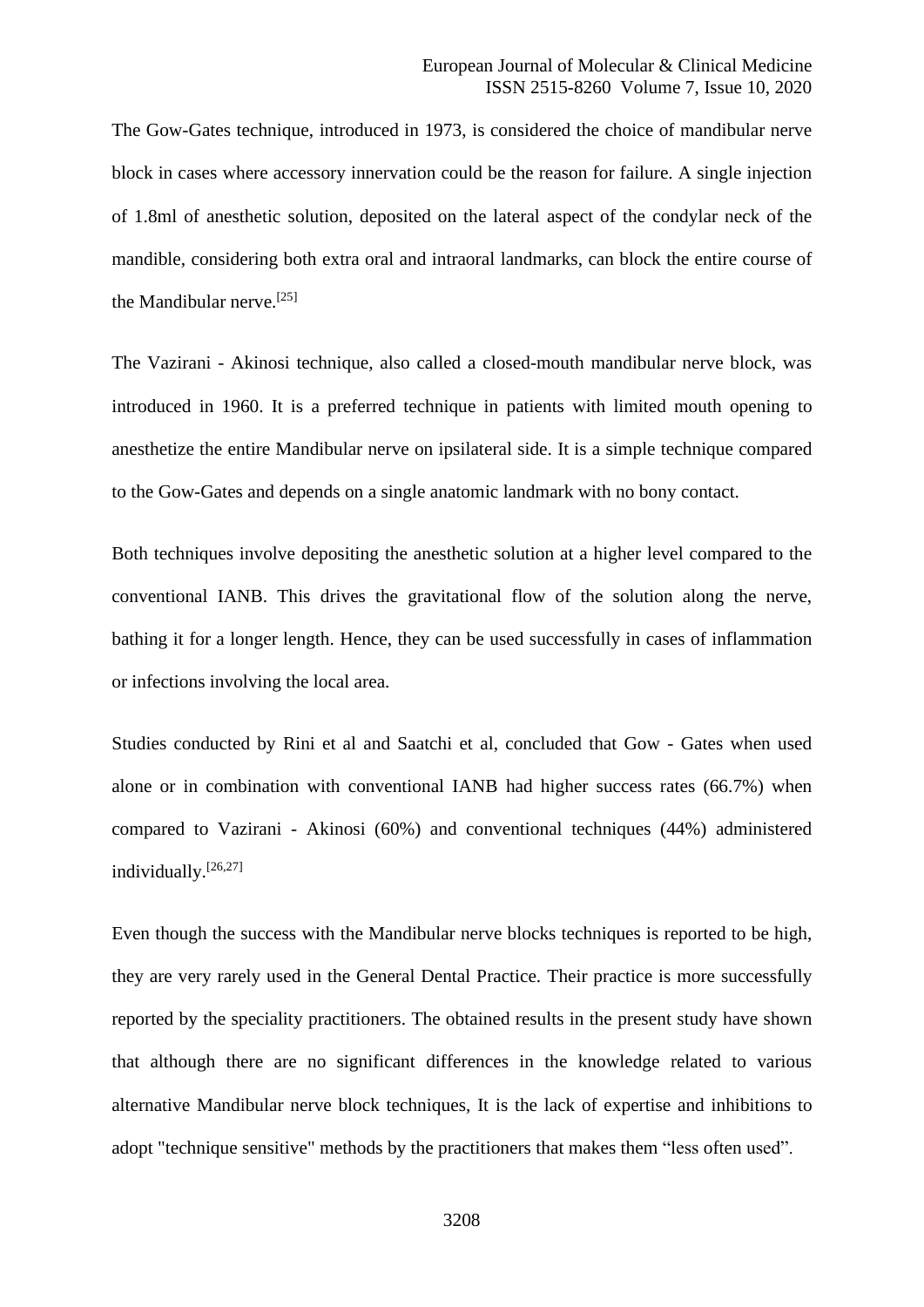Recent additions to the alternative techniques proposed in the literature to overcome the failure of IANB are use of premedication in conjunction with the conventional technique, modified inferior alveolar nerve block techniques proposed by Nooh et al., Palti et al., and Thangavelu et al., to improve on the overall success rate of IANB.<sup>[28,29,30]</sup> A summary of the alternatives from the literature is presented in Table II.

## **Conclusion**:

Although diverse alternatives to the inferior alveolar nerve block are proposed, practitioners should explore the more suitable, and successful techniques. General Dental practitioners should spend sometime from their busy schedules to explore the literature for recent trends and modifications in the standard techniques for better outcome. It enables practitioners to provide exceptional and more satisfying treatment to the patients, as ineffective analgesia may turn the treatment into a traumatic experience. It should be a continuous process of learning to self assess their techniques and implement evidence-based practices into their routine dental practice.

## **References**:

- [1] Mashoto KO1, Astrøm AN, David J, Masalu JR, Dental pain, oral impacts and perceived need for dental treatment in Tanzanianschool students: a crosssectionalstudy. Health Qual Life Outcomes. 2009 Jul 30;7:73.
- [2] Jason Khoury and Grant Townsend. Neural Blockade Anaesthesia of the Mandibular Nerve and Its Terminal Branches: Rationalefor Different Anaesthetic Techniques Including TheirAdvantages and Disadvantages. Anaesthesiology Research and Practice Volume 2011, Article ID 307423, 7 pages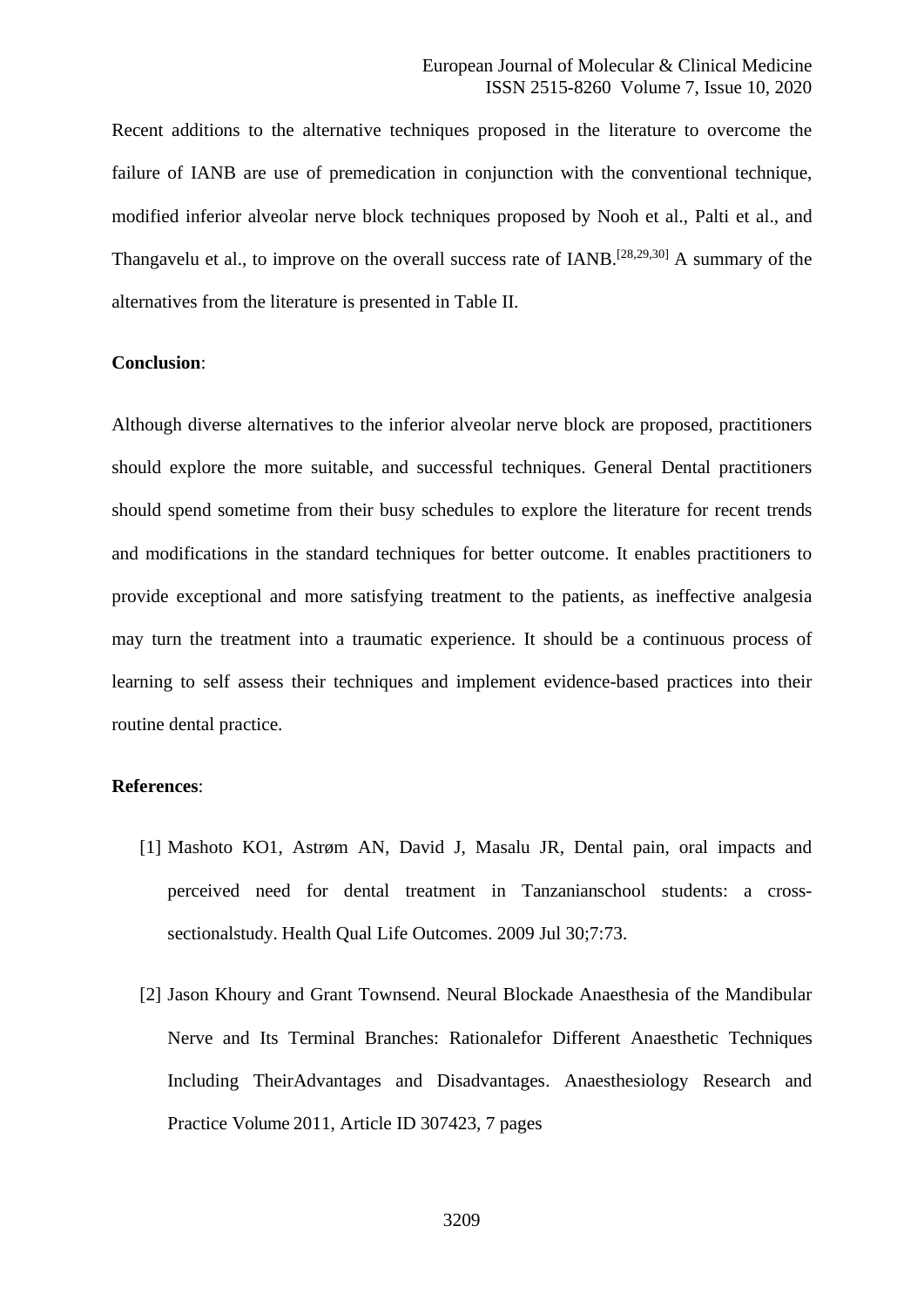- [3] ChoiRyangLee, Hoon Joo Yang. Alternative techniquesforfailureofconventionalinferioralveolarnerveblock.J Dent Anesth Pain Med. 2019Jun;19(3):125-134)
- [4] Johnson TM, Badovinac R, Shaefer J. Teaching alternatives to the standard inferior alveolar nerve block in dental education: outcomes in clinical practice. J Dent Educ. 2007;71:1145–1152
- [5] Kaufman E, Weinstein P, Milgrom P. Difficulties in achieving local anesthesia. J Am Dent Assoc. 1984;108:205–208.
- [6] Meechan JG. How to overcome failed anaesthesia. Br Dent J. 1999;186:15–20.
- [7] Madan GA, Madan SG, Madan AD. Failure of inferior alveolar nerve block: exploring the alternatives. J Am Dent Assoc. 2002;133:843–846.
- [8] You TM, Kim KD, Huh J, Woo EJ, Park W. The influence of mandibular skeletal characteristics on inferior alveolar nerve block anesthesia. J Dent Anesth Pain Med. 2015;15:113–119.
- [9] Meechan JG. How to overcome failed anesthesia. Br Dent J1999;186(1):15-20.
	- [10] DeSantis JL, Liebow C. Four common mandibular nerve anomalies that lead to localanesthesia failures. J Am Dent Assoc. 1996;127:1081–1086.
	- [11] Sanchis J, Peñarrocha M, Soler F. Bifid mandibular canal. J Oral Maxillofac Surg.2003;61:422–424.

[12] Siessere S, Hallak Regalo SC, Semprini M, Honorato De, Vitti M, Mizusaki Iyomasa M, et al. Anatomical variations of the mandibular nerve and its branches correlated to clinical situations. Minerva Stomatol. 2009;58:209–215.

[13] Hesham Khalil, A basic review on the inferior alveolar nerve block techniques. Anesth Essays Res. 2014 Jan-Apr; 8(1): 3–8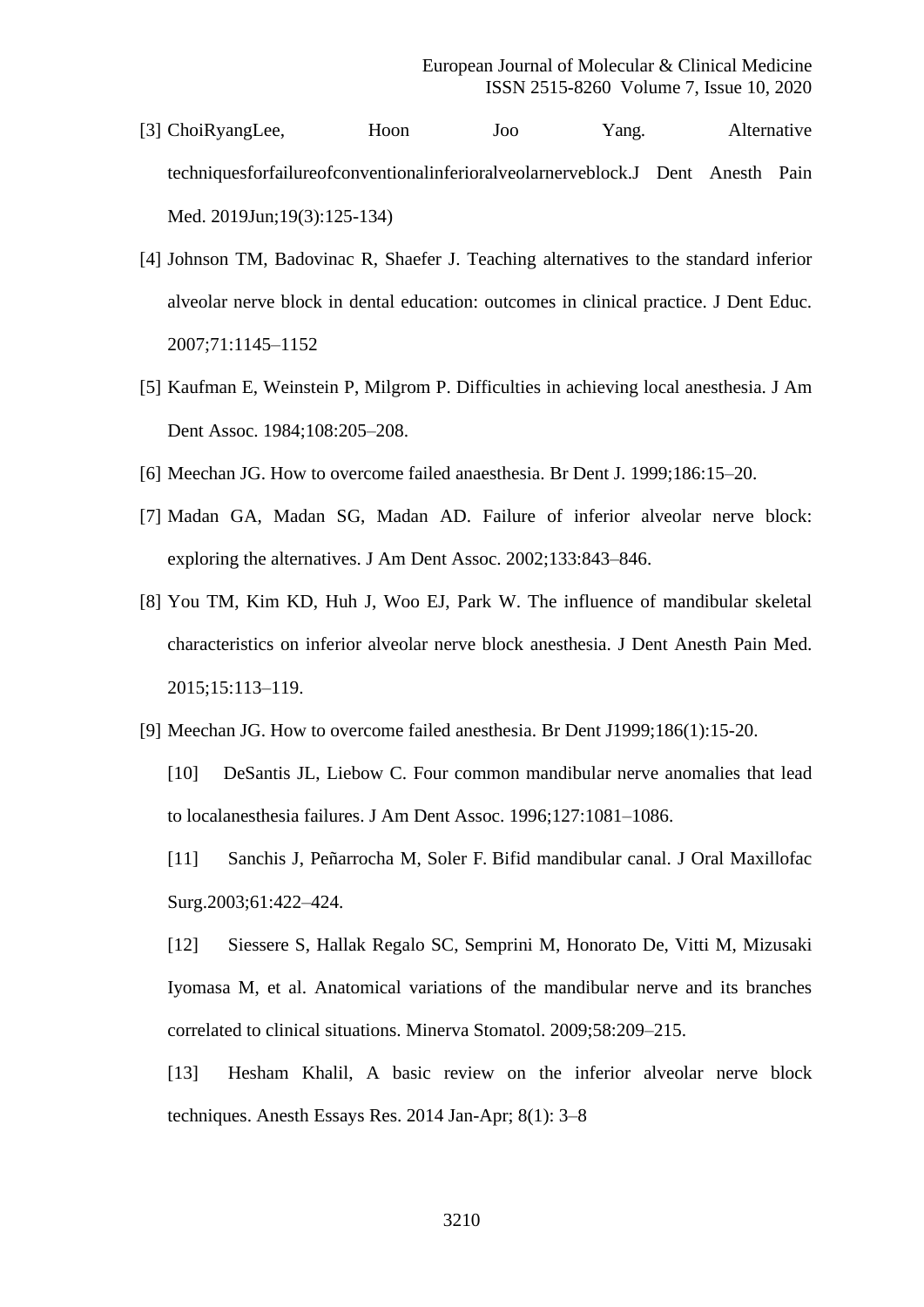[14] Thangavelu K, Kannan R, Kumar NS, Rethish E, Sabitha S, Sayeeganesh N. Significance of localisation of mandibular foramen in an inferior alveolar nerve block. J Nat Sci Biol Med. 2012;3:156–160.

[15] PREMKUMAR, KS. "Ergonomics in orthodontics-a review." International Journal of Dental Research and Development 6.4 (2016): 20.

[16] Yutthasak Kriangcherdsak, Somchart Raucharernporn, and NatthametWongsirichat Success rates of the first inferior alveolar nerve block administered by dentalpractitioners J Dent Anesth Pain Med. 2016 Jun; 16(2): 111– 116.

[17] Al-Somaiday, Humam Mahmoud, and Manar Eyad Al-Samaray. "MEASURING THE EXTENT OF PATIENTS'SATISFACTION WITH THE QUALITY OF SERVICES OFFERED BY DENTISTS IN IRAQ." International Journal of Business Management & Research (IJBMR) 5.1 (2015): 49-60.

[18] MericKarapinar-Kazandag,JaleTanalp,andHandanErsev.

EffectofPremedicationontheSuccessofInferiorAlveolarNerveBlockinPatientswithIrrev ersiblePulpitis:ASystematicReviewoftheLiterature,BioMedResearchInternationalVolu me2019,Article ID 6587429, 25 pages

[19] Setyawan, Yohanes, Hendro Sudjono Yuwono, and Rudolf Andean. "Comparison on Infected Wound Healing Time, Using Coffee Powder and Honey in Wistar Rat." International Journal of General Medicine and Pharmacy (IJGMP) 6.6 (2017): 1-6.

[20] Rao, V., and R. Choudhury. "A study of the factors influencing customer satisfaction in medical tourism in India." International Journal of Business and General Management 6.5 (2017): 7-22.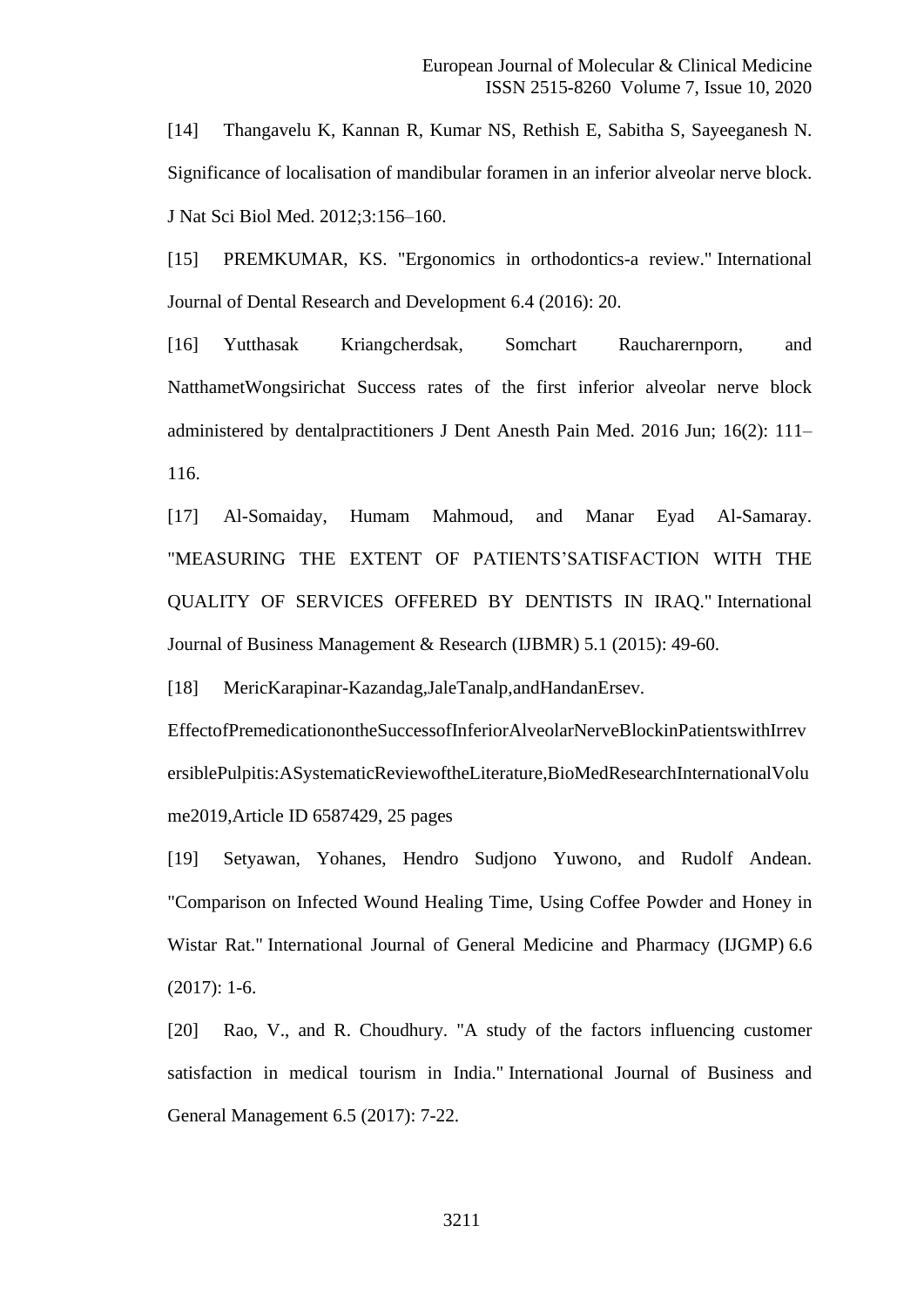[21] GANESH, PR. "C-TELOPEPTIDE AS DIAGNOSTIC MARKER FOR ACTIVE PERIODONTAL DESTRUCTION-A REVIEW." International Journal of Dental Research & Development (IJDRD) 6.1, Apr 2016, 1- 10

[22] Amin Salem Milani, Mohammad Froughreyhani, Saeed Rahimi, Vahid Zand et al.," Volume of Anesthetic Agents and IANB Success: A Systematic Review." Anaesthesia progress Spring 2018;65(1):16-23

[23] Kenichi Sekimoto, Masaru Tobe, and Shigeru Saito. Local anesthetic toxicity: acute and chronicmanagement, Acute Med Surg. 2017 Apr; 4(2): 152–160.

[24] Kanaa MD, Whitworth JM, Meechan JG. A prospective randomized trial of different supplementary local anesthetic techniques after failure of inferior alveolar nerve block in patients with irreversible pulpitis in mandibular teeth. J Endod. 2012;38:421–425.

[25] Boonsiriseth K, Sirintawat N, Arunakul K, Wongsirichat N. Comparative study of the novel and conventional injection approach for inferior alveolar nerve block. Int J Oral Maxillofac Surg. 2013;42:852–6.

[26] Snoeck M. Articaine: a review of its use for local and regional anaesthesia. Local Reg Anesth. 2012;5:23-33.

[27] Haase A, Reader A, Nusstein J, Beck M, Drum M. Comparing anesthetic efficacy of articaine versus lidocaine as a supplemental buccal infiltration of the mandibular first molar after an inferior alveolar nerve block. J Am Dent Assoc. 2008;139:1228– 1235.

[28] Shabazfar N, Daubländer M, Al-Nawas B, Kämmerer PW. Periodontal intraligament injection as alternative to inferior alveolar nerve block—meta-analysis of the literature from 1979 to 2012. Clin Oral Investig.2014;18:351–358.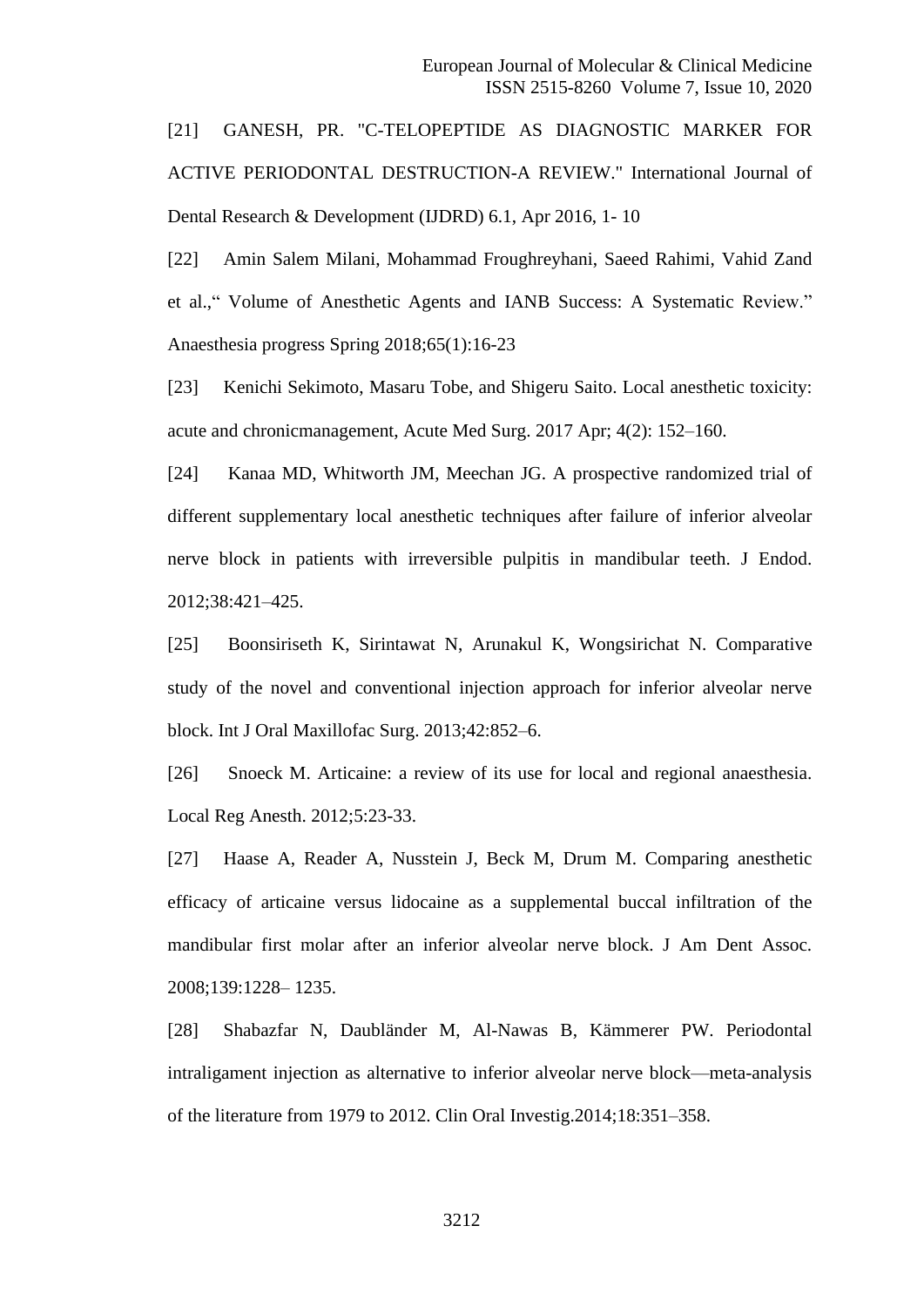[29] Moore PA, Cuddy MA, Cooke MR, Sokolowski CJ. Periodontal ligament and intraosseous anesthetic injection techniques: alternatives to mandibular nerve blocks. J Am Dent Assoc. 2011;142(Supple 3):13S–18S.

[30] Kohler BR, Castellón L, Laissle G. Gow-Gates technique: A pilot study for extraction procedures with clinical evaluation and review. Anesth Prog 2008;55:2-8.

[31] Yadav S. Anesthetic success of supplemental infiltration in mandibular molars with irreversible pulpitis: A systematic review. J Conserv Dent 2015;18:182-6.

[32] Saatchi M, Shafiee M, Khademi A, Memarzadeh B. Anesthetic efficacy of Gow-Gates nerve block, inferior alveolar nerve block, and their combination in mandibular molars with symptomatic irreversible pulpitis: a prospective, randomized clinical trial. J Endod. 2018;44:384–388.

[33] Meric Karapinar-Kazandag ,1 Jale Tanalp ,1 and Handan Ersev 2, Effect of Premedication on the Success of Inferior Alveolar Nerve Block in Patients with Irreversible Pulpitis: A Systematic Review of the Literature, Biomed Res Int. 2019 Feb 10;2019:6587429

[34] AlHindi M, Rashed B, AlOtaibi N. Failure rate of inferior alveolar nerve block among dental students and interns. Saudi Med J. 2016;37(1):84-89.

[35] Palti Dg, Almeida Cm, Rodrigues Ade C, Andreo Jc, Lima Je. Anesthetic Technique For Inferior Alveolar Nerve Block: A New Approach. J Appl Oral Sci 2011;19(1):11–15.

3213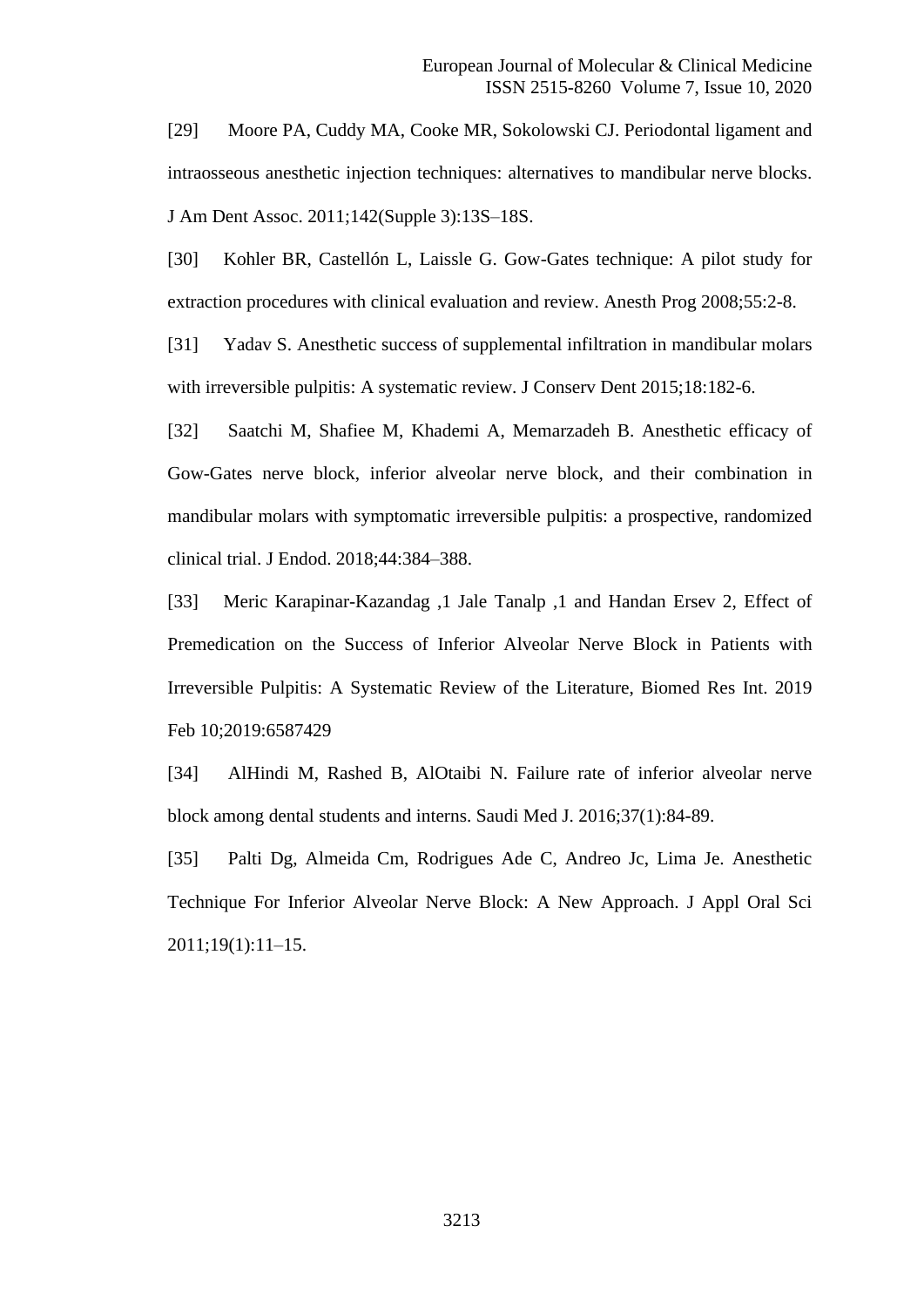# **Table I** : Distribution of replies given by the practitioners

|                                                                                                          | <b>Always</b> | <b>Rarely</b>      | <b>Never</b>     |
|----------------------------------------------------------------------------------------------------------|---------------|--------------------|------------------|
| Do you palpate the landmarks before<br>administration as per the conventional IANB<br>technique          | 36% (160)     | 50% (222)          | 14% (62)         |
| Have you encountered failure of block<br>during first attempt on a patient while<br>performing procedure | 56.8% (252)   | 34.9% (15)         | 8.3% (37)        |
| Even after achieving subjective symptoms<br>have you required to administer second<br>block              | 9% (40)       | 87% (386)          | $4\%$ (18)       |
|                                                                                                          | <b>Agreed</b> | <b>Just agreed</b> | <b>Disagreed</b> |
| Achieving subjective symptoms is key for a<br>successful nerve block                                     | 40.5% (180)   | 56.8% (252)        | $2.7\%$ (12)     |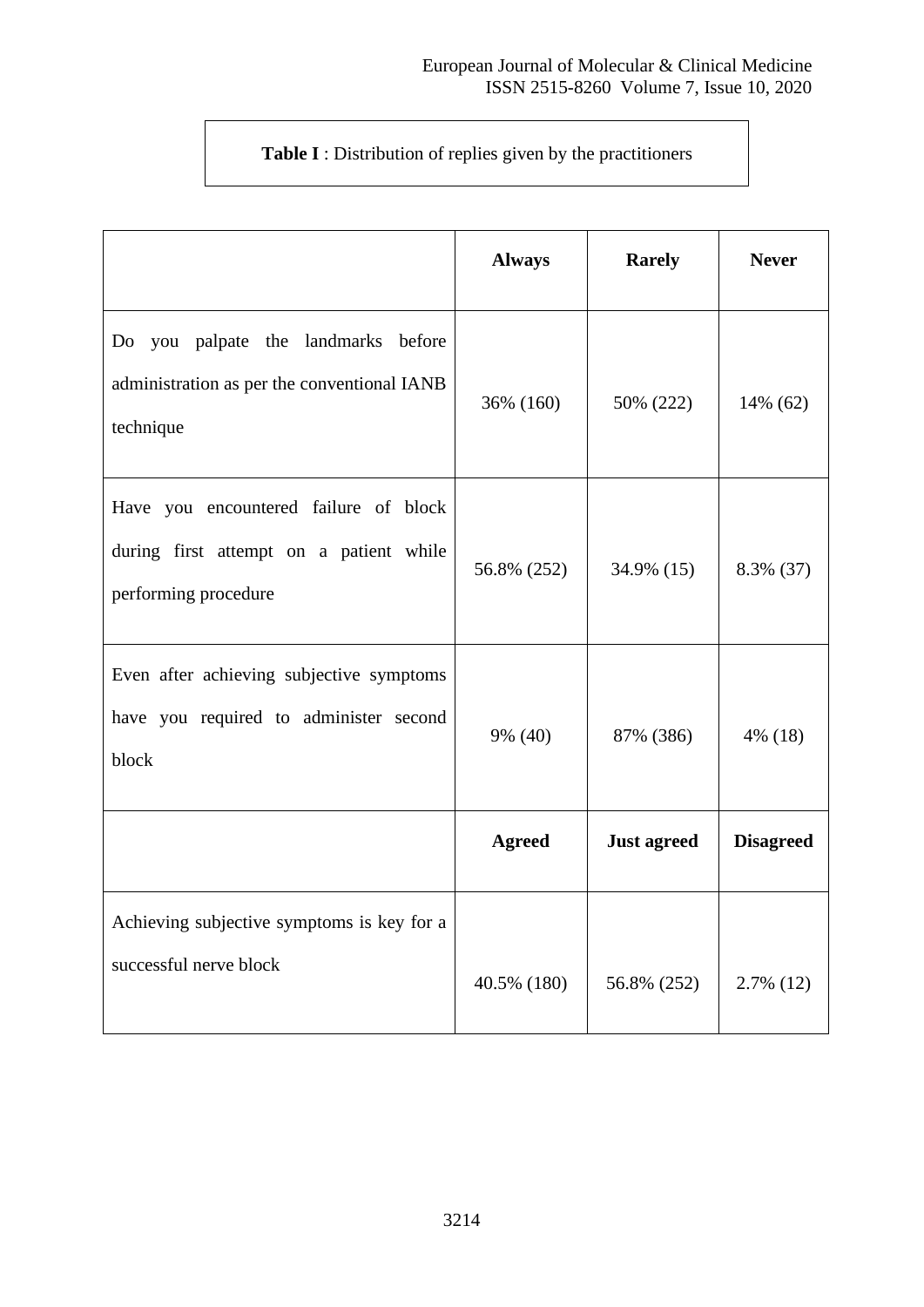**Table II:** Summary of Alternative techniques after a failed conventional IANB from the literature

| <b>Alternative techniques</b>              | <b>Indications</b>                                                                           |
|--------------------------------------------|----------------------------------------------------------------------------------------------|
| <b>Alternative solutions to lignocaine</b> |                                                                                              |
| Articaine                                  | Infiltration in irreversible pulpitis                                                        |
| Mepivacaine                                | Local inflammation is the reason for<br>failure                                              |
| <b>Alternative</b><br>techniques<br>to     |                                                                                              |
| conventional IANB                          |                                                                                              |
| Nooh et al                                 | Could be used for all clinical procedures                                                    |
| Palti et al                                | Could be used for all clinical procedures                                                    |
| Thangavelu et al                           | Could be used for all clinical procedures                                                    |
| Mandibular nerve block techniques          |                                                                                              |
| <b>Gow Gates</b>                           | Used in all clinical procedures where<br>infection/inflammation at local area is a<br>factor |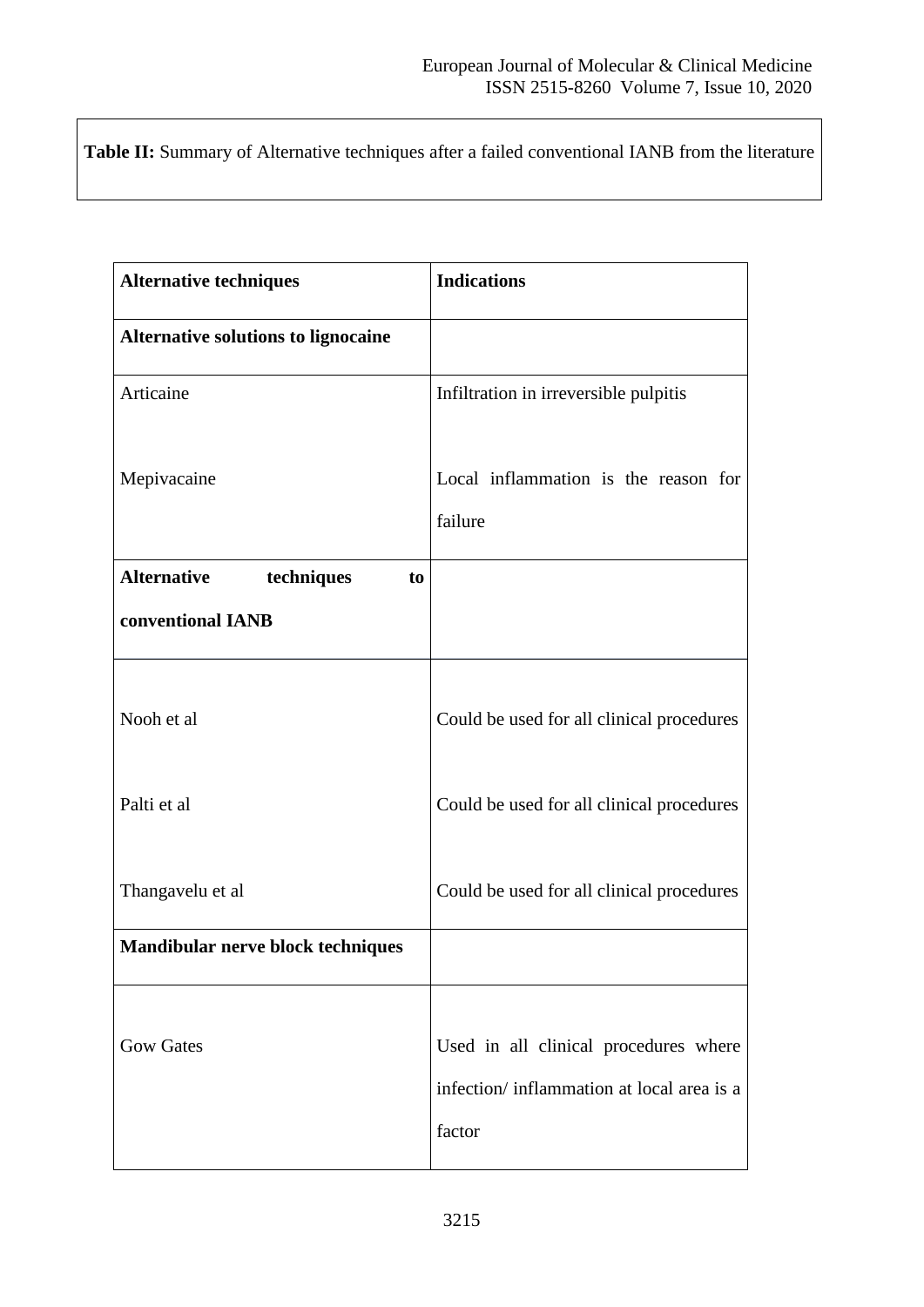| Vazirani-Akinosi                                                                |                                                                                                                                                                                     |
|---------------------------------------------------------------------------------|-------------------------------------------------------------------------------------------------------------------------------------------------------------------------------------|
|                                                                                 | <b>Trismus</b>                                                                                                                                                                      |
| <b>Supplementary injection techniques</b>                                       |                                                                                                                                                                                     |
| Buccal infiltration techniques                                                  | In addition to IANB techniques, useful<br>in anterior mandible                                                                                                                      |
| Periodontal ligament injection                                                  | Pulpitis                                                                                                                                                                            |
| Intrapulpal injections                                                          | In pulpal procedures                                                                                                                                                                |
| Use of premedication                                                            |                                                                                                                                                                                     |
| Ibuprofen and other NSAID's<br>Acetaminophen - if NSAIDS's<br>contraindications | ketorolac, Lornoxican,<br>Ibuprofen,<br>Aceclofenac, piroxicam. Symptomatic<br>irreversible<br>pulpitis<br>local<br>cases/<br>inflammation<br>NSAID's are contraindicated, in<br>If |
|                                                                                 | irreversible pulpitis cases/<br>local<br>inflammation                                                                                                                               |
| Opioids                                                                         | Tramadol, Meperidine. If NSAID's are<br>contraindicated and to reduce anxiety                                                                                                       |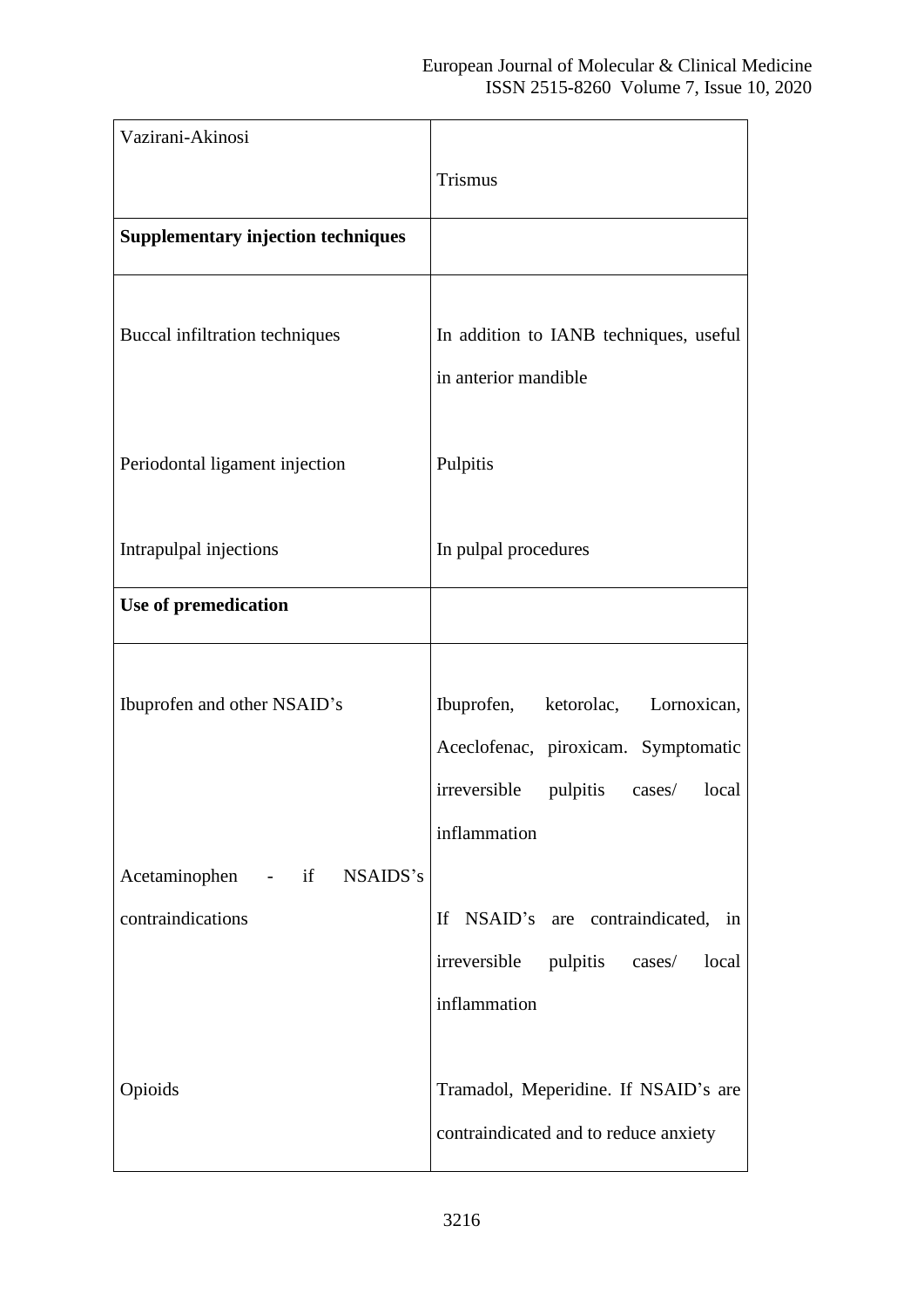| Nitrous oxide and other sedatives - |                                           |
|-------------------------------------|-------------------------------------------|
| apprehensive patients               | Triazolam, Aprazolam, Psychological       |
|                                     | factors has a role in failure<br>-of      |
| Oral ketamine                       | conventional block                        |
|                                     |                                           |
|                                     | Irreversible pulpitis cases and to reduce |
|                                     | postoperative pain                        |
| <b>Additives to LA solution</b>     |                                           |
| Addition of clonidine to lignocaine | Irreversible pulpitis                     |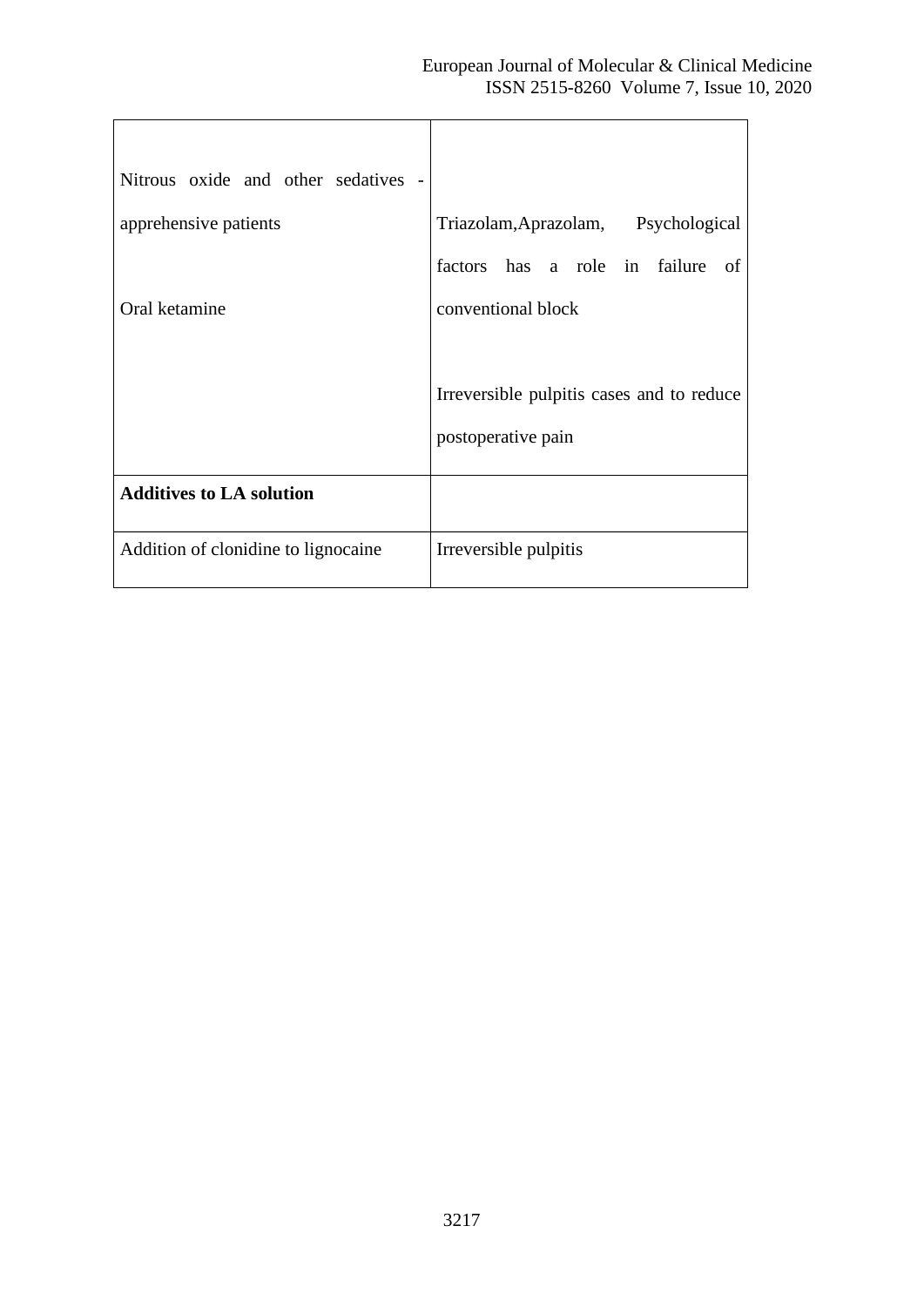**Figure** 1: (**a**) Educational qualification of respondents (**b**) Most common procedures for which IANB was administered in the routine dental practice

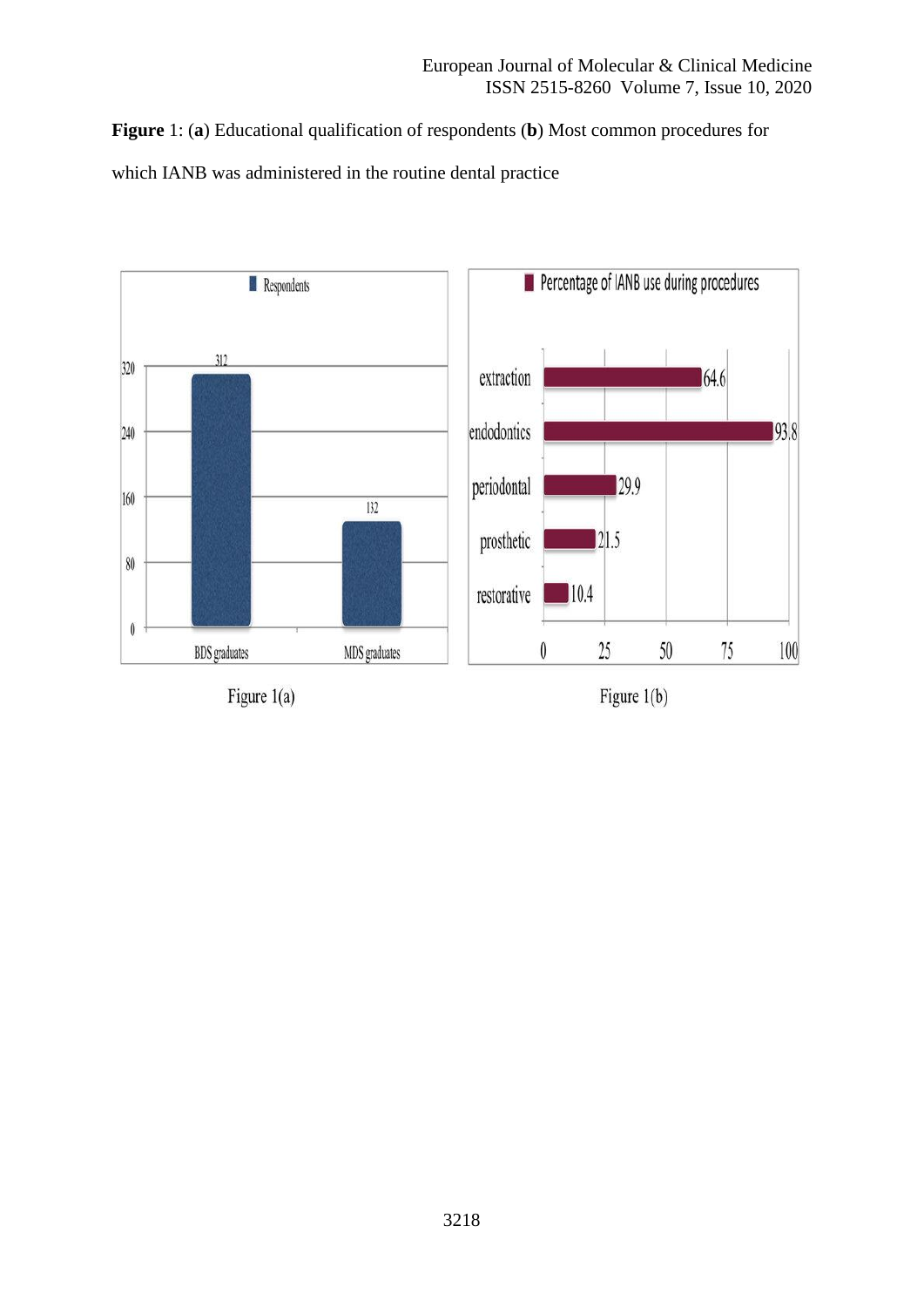**Figure** 2: (**a**) knowledge of the respondents about various Mandibular anesthetic techniques (**b**) Use of various other alternative techniques to conventional IANB in the routine dental practice



Figure 2 (a)